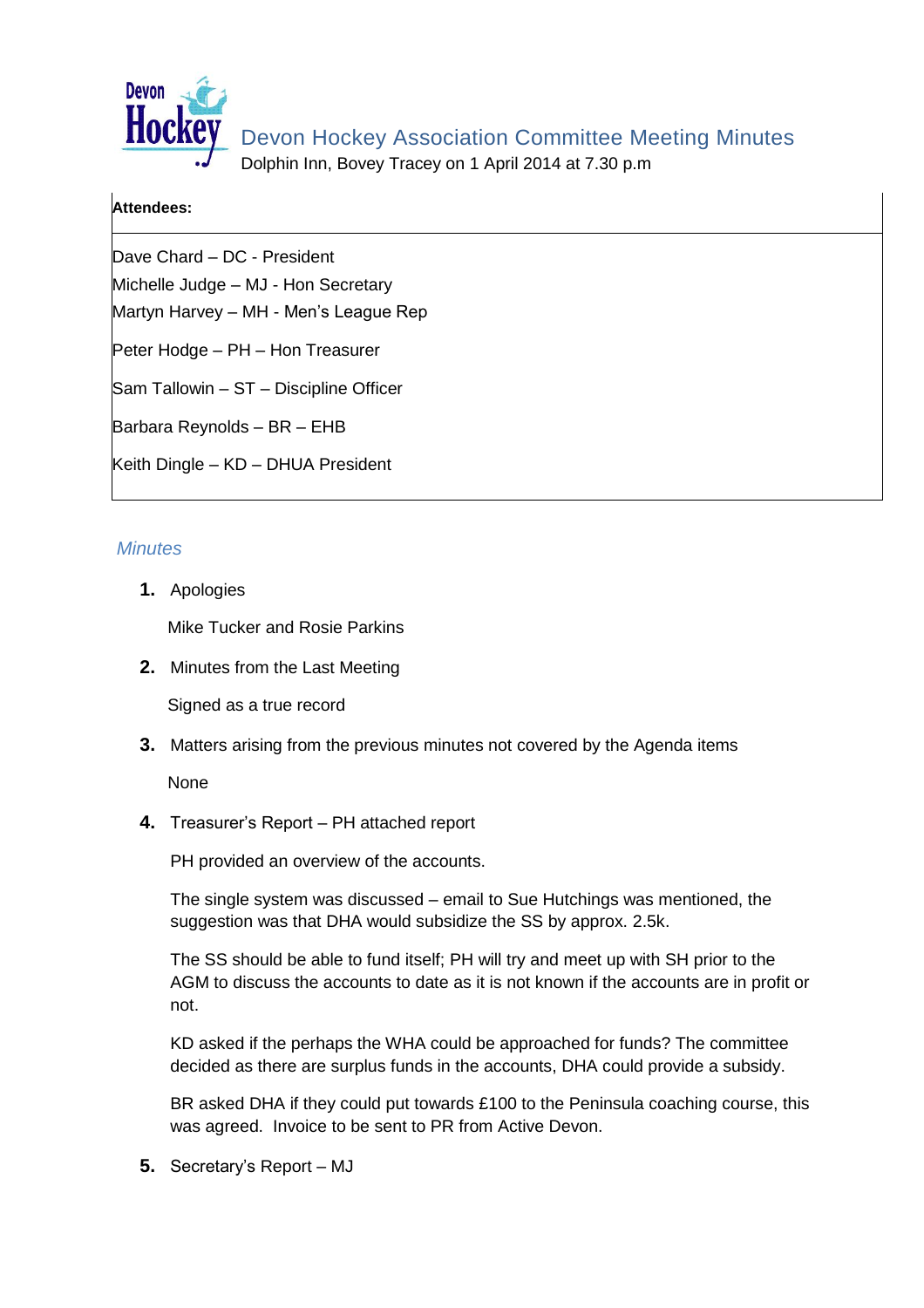All final places have been decided in the cup competition, which is to be held at Okehampton on the  $12<sup>th</sup>$  April.

Further to the complaint received by DHA from Teign Hockey Club, regarding Marjon B fielding ineligible players during the semi final of the Devon Trophy, the case and all evidence before the committee was discussed at the DHA.

After careful consideration and taking into account the submissions from both sides and Committee member's views, the Committee voted unanimously that the result should stand. The main reasons behind this decision were as follows;

1 - It was believed that Marjon B had entered a team in the spirit of the competition and had not deliberately strengthened their team to effect the result of the match.

2 - It was agreed during the meeting that the three players named in the Teign complaint, were not of a high enough playing standard to materially effect the result of the match.

3 - It was agreed at the meeting that the rules of the competition, particularly when considering larger clubs playing their lower teams in the Trophy were too open to interpretation. As a result there will be a rule change in future years to prevent any repetition of this situation and provide clarity for all. In line with the DHA Constitution this rule change will be put before this years AGM for approval.

It should be noted that Michelle Judge who is both Chair of Teign Hockey Club and Secretary of DHA declared a conflict of interest and abstained from voting on the issue.

Whilst the result of these discussions was never going to please both parties DHA believe this is the correct outcome in the 'spirit of the competition' and that the proposed rule change will prevent any ambiguities in the competition rules for future years.

MJ will take an action to make changes to the competition rules to ensure that there is no ambiguity.

In2Hockey - Exe HC through to the National finals

DHA have set up a Facebook page, over 100 likes so far.

**6.** Single System Report SH

ST shared an email that was sent to him from Tom Spencer re the U16 JAC WHA tournament in that an injury took place and

DC to investigate with SH to why Devon did not have an adequate first aid kit or first aider.

BR to ask West Performance Centre why there wasn't a first aider from supplied for the tournament.

- **7.** County Discipline Report ST
	- 4 Red Cards: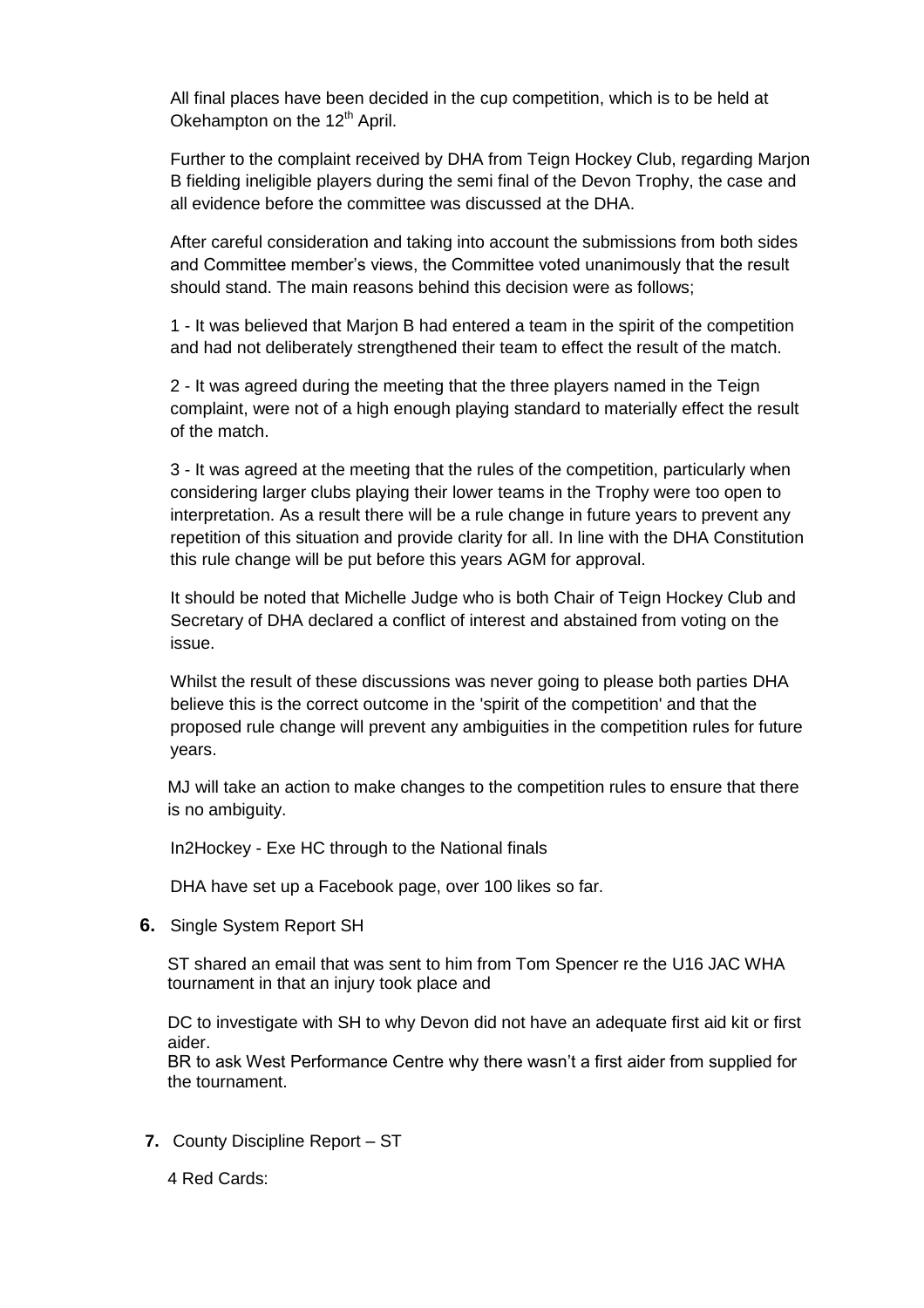Dart - 30 days Cat B

OPM – 36 days Cat A

Okehampton – 30 days Cat C

Plymouth Marjon – 30 days Cat A

MMO was issued too late by a club and was therefore timed out and would not stand.

There are clear guidelines to on submitting MMOs and categories posted on the DHA Website for all umpires and players to see.

**8.** Devon Umpires Report – KD

KD reported on the proposal of funding to run umpire courses form WHA. There was supposed to be a meeting in January but unfortunately there were not enough people at the meeting to pass a decision.

KD also discussed the Kick Start Initiative, how the funding should be spent re the course, in that umpires will take the course and they then should complete 4 matches and then the course would be paid for.

DC suggested that DHUA/DHA should look at funding umpires to attend courses through the association and not through WHA.

KD suggested that both DHA and DHUA should each put in £1250 towards funding new umpires to gain their qualifications. This was agreed by the DHA committee.

KD discussed that there is a major problem with the numbers of umpires in that league games had been cancelled because of this.

DHUA does not have enough umpires in the Devon pool, WHA take at least 8 umpires from Devon into their pool. KD asked MH if the men's league rules were changing to accommodate active/inactive umpires? MH was not aware that this was changing. DHUA may adjust the bands for clubs in order to encourage more umpires into the pool and to continue with the club commitments to the pool.

**9.** The Davis Wood Hockey League report – MH

The last league meeting was held; most games have been completed now bar one. Suggestions have been put forward re changes to the match card reporting system; the top 3 tiers will not be able to postpone matches if you are a university team.

Another proposal was discussed re a local league in Devon, this will be discussed further at the League AGM.

DC gave a vote of thanks to MH for his role as League Rep over the past years.

**10.** West Hockey Association report – MT

No report submitted

**11.** AOB